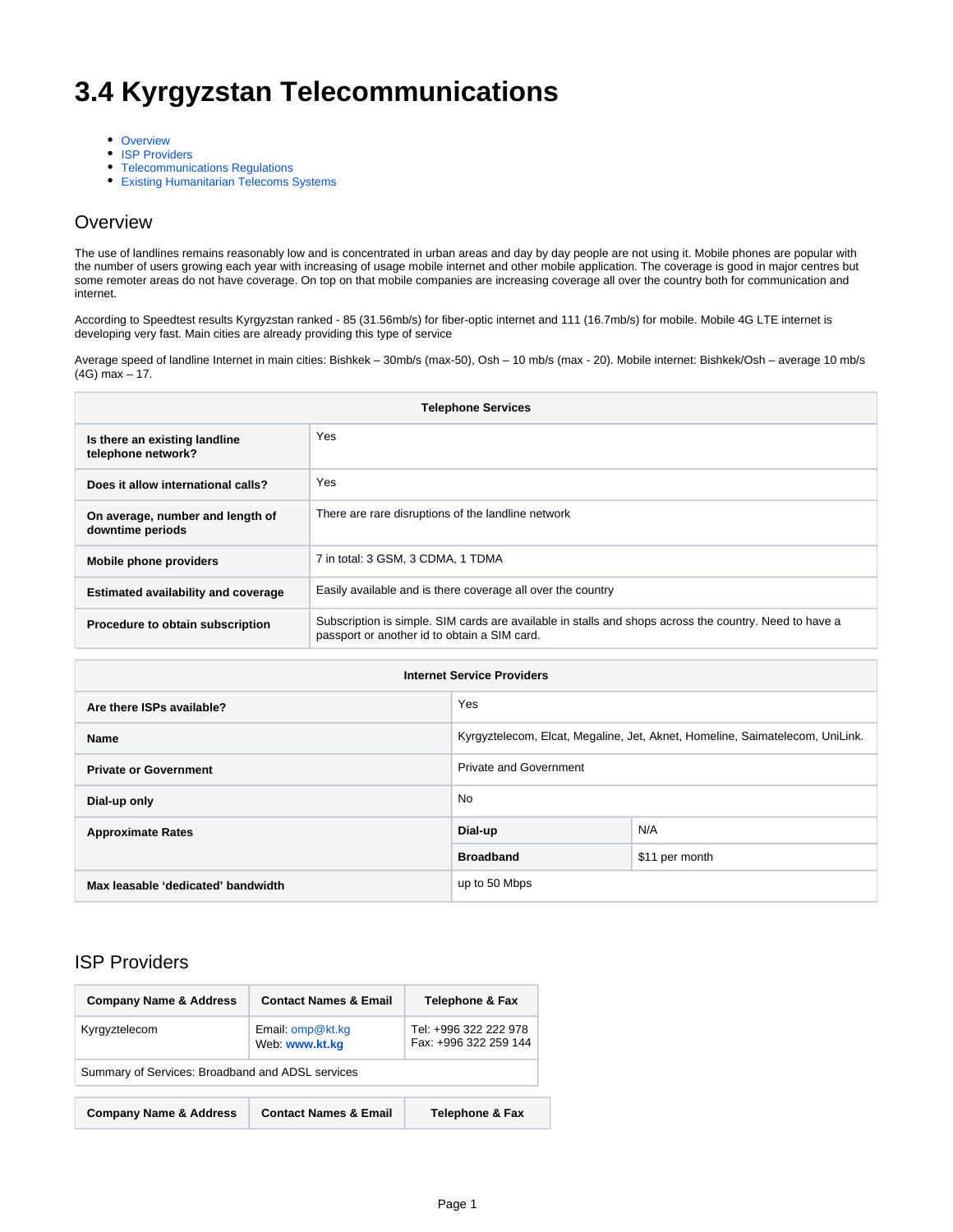| Elcat | Email: service@elcat.kg<br>Web: www.elcat.kg | Tel: +996 (312) 66-44-00<br>Fax: +996 (312)66-38-58 |
|-------|----------------------------------------------|-----------------------------------------------------|
|       |                                              |                                                     |

Summary of Services: Broadband and ADSL services

| <b>Company Name &amp; Address</b>                | <b>Contact Names &amp; Email</b>                  | <b>Telephone &amp; Fax</b> |
|--------------------------------------------------|---------------------------------------------------|----------------------------|
| Megaline                                         | Email: office@megaline.kg<br>Web: www.megaline.kg | Tel: +996 (312) 97-98-88   |
| Summary of Services: Broadband and ADSL services |                                                   |                            |

| <b>Company Name &amp; Address</b> | <b>Contact Names &amp; Email</b>        | <b>Telephone &amp; Fax</b> |
|-----------------------------------|-----------------------------------------|----------------------------|
| Jet                               | Email: $info@jet.kg$<br>Web: www.jet.kg | Tel: 0 (800) 777 8 777     |

Summary of Services: Broadband and ADSL services

| <b>Company Name &amp; Address</b> | <b>Contact Names &amp; Email</b>           | <b>Telephone &amp; Fax</b>                            |
|-----------------------------------|--------------------------------------------|-------------------------------------------------------|
| Aknet                             | Email: sales@aknet.kg<br>Web: www.aknet.kg | Tel: + 996 (312) 61 11 55<br>Fax: +996 (312) 61 11 51 |

Summary of Services: Broadband services

| <b>Company Name &amp; Address</b>       | <b>Contact Names &amp; Email</b>                 | <b>Telephone &amp; Fax</b> |
|-----------------------------------------|--------------------------------------------------|----------------------------|
| Homeline                                | Email: homeline@elcat.kg<br>Web: www.homeline.kg | Tel: +996 (312) 38 78 03   |
| Summary of Services: Broadband services |                                                  |                            |

| <b>Company Name &amp; Address</b> | <b>Contact Names &amp; Email</b>                 | Telephone & Fax      |
|-----------------------------------|--------------------------------------------------|----------------------|
| Saimatelecom                      | Email: info@saimatelecom.kg<br>Web: www.saima.kg | Tel: +996 312 909000 |

Summary of Services: Broadband and ADSL services

| <b>Company Name &amp; Address</b>       | <b>Contact Names &amp; Email</b>                     | <b>Telephone &amp; Fax</b> |
|-----------------------------------------|------------------------------------------------------|----------------------------|
| Neotelecom                              | Email: info@neotelecom.kg:<br>Web: www.neotelecom.kg | Tel: +996 312 976743       |
| Summary of Services: Broadband services |                                                      |                            |

| <b>Company Name &amp; Address</b>                    | <b>Contact Names &amp; Email</b> | <b>Telephone &amp; Fax</b> |
|------------------------------------------------------|----------------------------------|----------------------------|
| Maxlink                                              | Email: office@maxlink.kg:        | Tel: +996 702 970000       |
|                                                      | Web: www.maxlink.kg              |                            |
| Original and Constitution Direct House of a constant |                                  |                            |

Summary of Services: Broadband services

<span id="page-1-0"></span>

| <b>Company Name &amp; Address</b>       | <b>Contact Names &amp; Email</b>                        | Telephone & Fax      |
|-----------------------------------------|---------------------------------------------------------|----------------------|
| Unilink                                 | Email: office.unilink@gmail.com;<br>Web: www.unilink.kg | Tel: +996 551 880101 |
| Summary of Services: Broadband services |                                                         |                      |